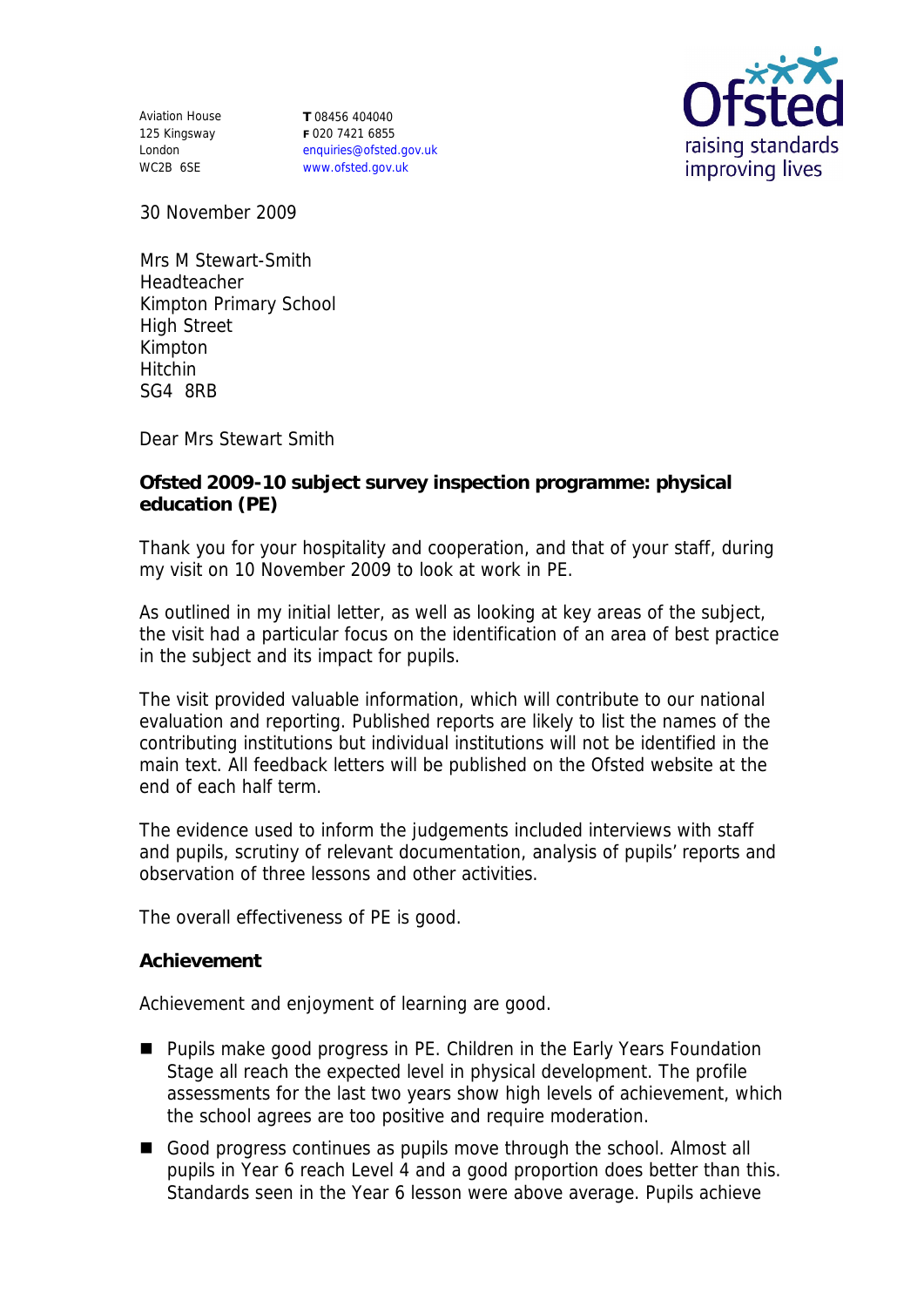particularly well in games, gymnastics and athletics. All Year 4 pupils managed to swim 25 metres last year. Pupils who are talented at sport are identified and given additional challenges in lessons and in sports partnership activities.

**Pupils' personal development is enhanced significantly by their** involvement in PE and sport. In lessons, everyone participates with great enthusiasm; behaviour and attitudes, especially for older pupils, are excellent. Pupils are very knowledgeable about what constitutes a healthy lifestyle and how physical activity contributes to this. Their understanding of the effects of exercise on their bodies is adequate but might be extended further for older pupils.

## **Quality of teaching**

The quality of teaching is good.

- $\blacksquare$  Three lessons were observed during the visit; two were good and one was outstanding. All the lessons were organised well and teachers' plans identified clearly the objectives and criteria for evaluating the success of pupils' learning. Resources were chosen well to support learning and teaching assistants provided good support for individuals and groups. Pupils were able to develop and apply their skills, as well as discuss how they might improve them. In the outstanding lesson, pupils worked exceptionally well in groups, practising and refining their creative gymnastics sequences in pursuit of high-quality outcomes.
- Teachers observe pupils well in lessons and use effective questioning to involve pupils in assessing their responses. They make good coaching points to inform pupils how they might improve their work. Teachers use their own and pupils' demonstrations to show pupils what they are aiming for in their performances. Video images were used at the start of one lesson to stimulate ideas, but overall, the use of information and communication technology to support teaching, learning and assessment is an aspect which requires development.

**Quality of the curriculum** 

The quality of the curriculum is good.

- Pupils enjoy at least two and sometimes up to three hours of timetabled PE each week. All areas of learning are included in the curriculum, including swimming for pupils in Years 3 and 4 and outdoor and adventurous activities for pupils in Years 5 and 6. A core scheme of work is used by teachers to guide their lesson planning and some learning links are made with other subjects, for example in dance. Children in the Early Years Foundation Stage develop their physical skills well through engaging in a variety of indoor and outdoor activities.
- Pupils enjoy active break-times with equipment available for purposeful play. They also take part in a good range of lunchtime and after-school clubs run by teachers and visiting coaches. Sports coaches, including those